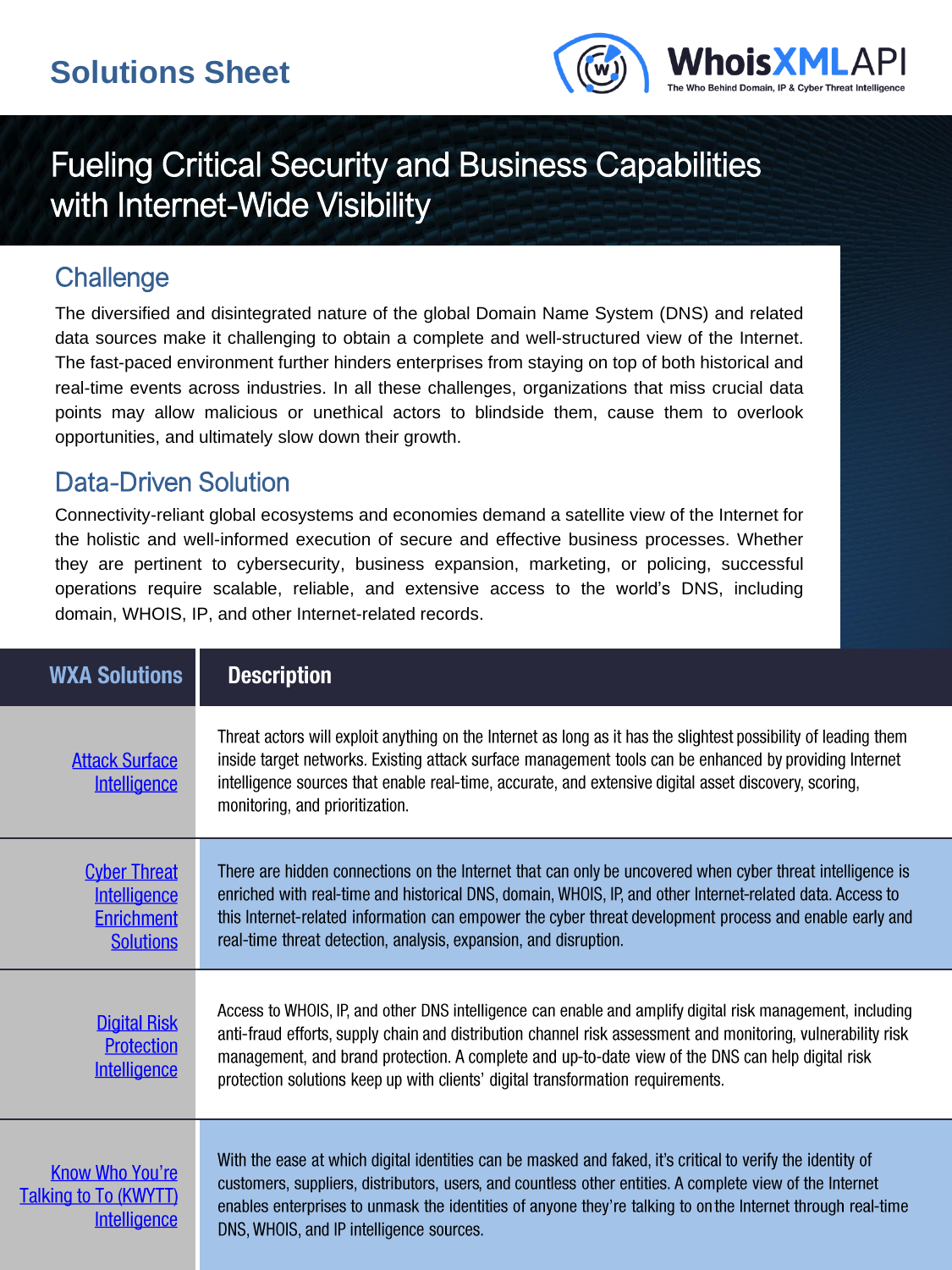| <b>Law</b><br><b>Enforcement</b><br><b>Solutions</b>                                                                                                                                                                                                                                                                                                                                                                                                                                                                                                                                                                                                                                                                                                                                                                                                                                                                          | A satellite view of the Internet helps broaden intelligence-led cybercrime analysis by providing<br>critical clues relevant to suspicious and malicious digital infrastructure elements, including DNS<br>records, IP information, hosting service providers, and domain ownership details. Our real-time and<br>historical DNS data can enrich existing law enforcement intelligence stacks.                                                                                  |                                                                                                                                                                                 |                                                                                                                                                                                                                   |                                                                                                                                                             |  |  |
|-------------------------------------------------------------------------------------------------------------------------------------------------------------------------------------------------------------------------------------------------------------------------------------------------------------------------------------------------------------------------------------------------------------------------------------------------------------------------------------------------------------------------------------------------------------------------------------------------------------------------------------------------------------------------------------------------------------------------------------------------------------------------------------------------------------------------------------------------------------------------------------------------------------------------------|--------------------------------------------------------------------------------------------------------------------------------------------------------------------------------------------------------------------------------------------------------------------------------------------------------------------------------------------------------------------------------------------------------------------------------------------------------------------------------|---------------------------------------------------------------------------------------------------------------------------------------------------------------------------------|-------------------------------------------------------------------------------------------------------------------------------------------------------------------------------------------------------------------|-------------------------------------------------------------------------------------------------------------------------------------------------------------|--|--|
| <b>Market and</b><br><b>Competitive</b><br>Intelligence                                                                                                                                                                                                                                                                                                                                                                                                                                                                                                                                                                                                                                                                                                                                                                                                                                                                       | Digital breadcrumbs in the form of WHOIS, DNS, and IP intelligence help enterprises gain a complete<br>understanding of customers, competitors, and the overall market. Historical and real-time access to<br>Internet-related data can enhance market and competitive capabilities, such as market forecasting,<br>competitive research and monitoring, service discovery, business-to-business (B2B) target market<br>profiling enrichment, and domain portfolio management. |                                                                                                                                                                                 |                                                                                                                                                                                                                   |                                                                                                                                                             |  |  |
| <b>Security</b><br><b>Operations and</b><br>Platform<br>Intelligence                                                                                                                                                                                                                                                                                                                                                                                                                                                                                                                                                                                                                                                                                                                                                                                                                                                          | Managed security operations clients and security platform users expect tailor-made and round-the-<br>clock defensive operations, including penetration testing, managed detection and response (MDR),<br>endpoint detection and response (EDR), extended detection and response (XDR), vulnerability<br>management, and digital forensics and incident response (DFIR). These security endeavors require<br>real-time domain, DNS, and IP data access.                         |                                                                                                                                                                                 |                                                                                                                                                                                                                   |                                                                                                                                                             |  |  |
| "<br>"<br>Through WhoisXML API, we can access DNS,<br>We found certain nameservers that were always<br>WHOIS, and IP intelligence with real-time and<br>used for a phishing campaign, having those in our<br>passive coverage. The data works seamlessly with<br>rules enabled us to catch phishing sites before they<br>affected our user base. WhoisXML API is a responsive<br>our other intelligence sources, allowing us to<br>derive the most complete cyber threat intelligence<br>and reliable provider of domain intelligence. Whenever<br>so we can analyze and predict threat actor<br>there are issues, they are quick to respond and resolve<br>behaviors and provide timely insights to our users.<br>them. Working with them is smooth and<br>straightforward.<br><b>CTO &amp; Co-Founder</b><br><b>Christine Bejerasco, Senior Analyst</b><br><b>Threat Intelligence Feed Provider</b><br><b>F-Secure Labs</b> |                                                                                                                                                                                                                                                                                                                                                                                                                                                                                |                                                                                                                                                                                 |                                                                                                                                                                                                                   |                                                                                                                                                             |  |  |
| Finding Your Own DNS Data (FYODD) Doesn't Let You Scale                                                                                                                                                                                                                                                                                                                                                                                                                                                                                                                                                                                                                                                                                                                                                                                                                                                                       |                                                                                                                                                                                                                                                                                                                                                                                                                                                                                |                                                                                                                                                                                 |                                                                                                                                                                                                                   |                                                                                                                                                             |  |  |
| Delivering a real-time and uninterrupted satellite view of the world's DNS is our core business. The<br>WhoisXML API data engine is built and frequently upgraded to offer you the most complete, updated,<br>and unique Internet intelligence footprints. We aim to contribute to our clients' competitive edge at every<br>step and give back months or years of development cycle time to your most pressing and mission-critical<br>projects and deployments.<br>How the WXA Data Engine Is Ready to Add to Your Success Today                                                                                                                                                                                                                                                                                                                                                                                            |                                                                                                                                                                                                                                                                                                                                                                                                                                                                                |                                                                                                                                                                                 |                                                                                                                                                                                                                   |                                                                                                                                                             |  |  |
| 1. Collection                                                                                                                                                                                                                                                                                                                                                                                                                                                                                                                                                                                                                                                                                                                                                                                                                                                                                                                 | 2. Unification                                                                                                                                                                                                                                                                                                                                                                                                                                                                 | 3. Maintenance                                                                                                                                                                  | 4. Delivery                                                                                                                                                                                                       | 5. Innovation                                                                                                                                               |  |  |
| Internet-wide data<br>sensing and<br>crawling since<br>2010<br>Legal agreements<br>$\bullet$<br>with major data<br>aggregators<br>Large and growing<br>$\bullet$<br>network of data                                                                                                                                                                                                                                                                                                                                                                                                                                                                                                                                                                                                                                                                                                                                           | <b>Consistent data</b><br>$\bullet$<br>parsing of multiple<br>data points across<br>formats<br>Resolving<br>$\bullet$<br>incomplete,<br>conflicting, and<br>inaccurate records                                                                                                                                                                                                                                                                                                 | Addition of new<br>$\bullet$<br>and historical<br>domains,<br>subdomains, and<br>IP and DNS records<br>Daily updating of<br>millions of WHOIS,<br>DNS, IP, and other<br>records | <b>Batch feeds and</b><br>$\bullet$<br>APIs with complete<br>documentation<br>Different support<br>$\bullet$<br>and customer<br>success tiers<br>Streaming of<br>$\bullet$<br>domain and DNS<br>data in real-time | Ongoing<br>improvement of<br>data coverage,<br>freshness, and<br>accessibility<br>New features,<br>product iterations,<br>and solutions<br>driven by market |  |  |

•

Enterprise-grade IT infrastructure

exchange partners

demand